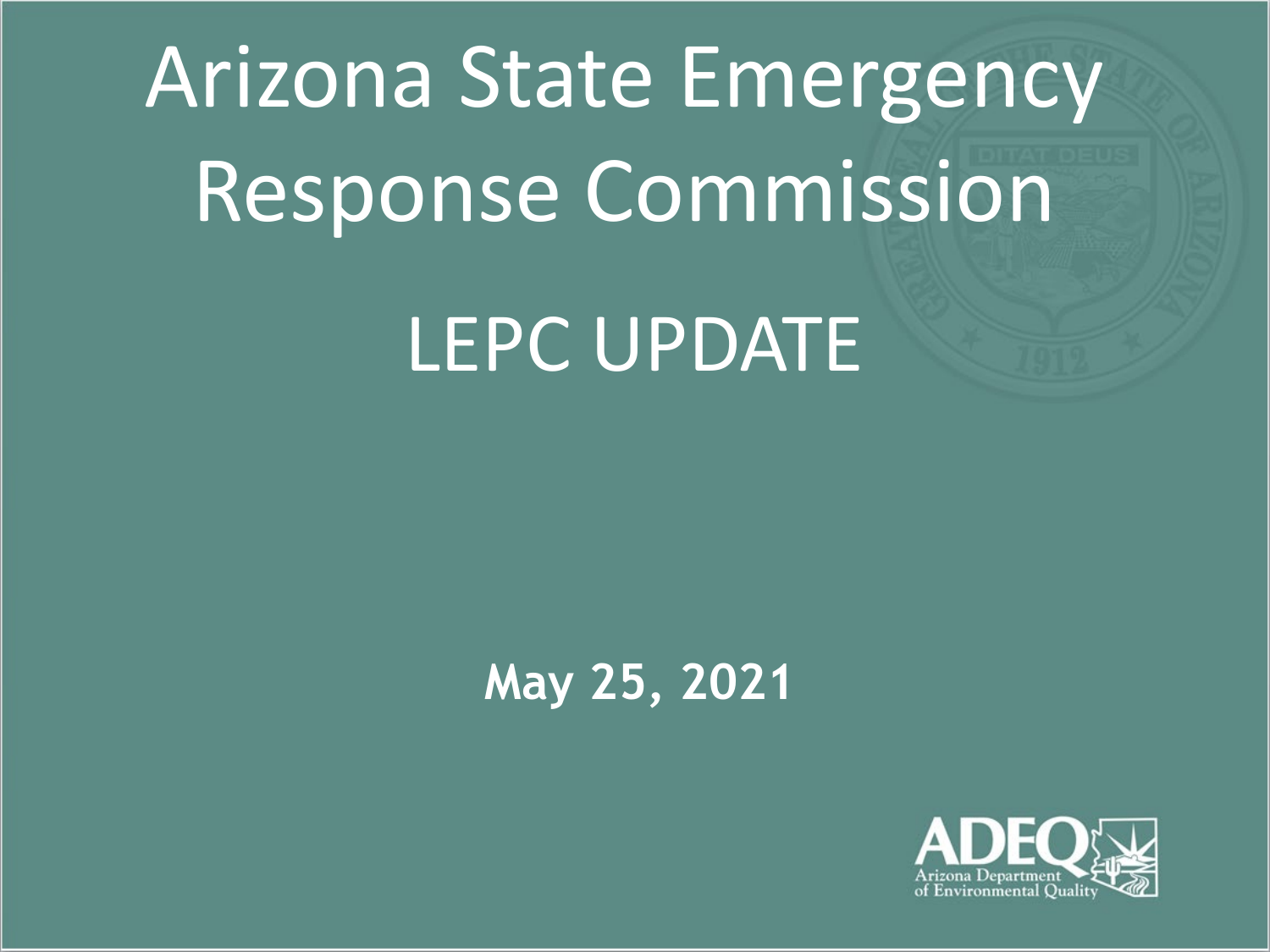## LEPC Meeting Status 2020



| <b>LEPC</b> | 1 <sup>st</sup> Quarter | 2 <sup>nd</sup> Quarter | 3rd Quarter       | 4 <sup>th</sup> Quarter |
|-------------|-------------------------|-------------------------|-------------------|-------------------------|
| Apache      | No meeting              | <b>ERU</b> attend       | No meeting        | ERU not attend          |
| Cochise     | No meeting              | <b>ERU</b> attend       | <b>ERU</b> attend | <b>ERU</b> attend       |
| Coconino    | <b>ERU attend</b>       | <b>ERU</b> attend       | <b>ERU</b> attend | <b>ERU</b> attend       |
| Gila        | <b>ERU attend</b>       | <b>ERU attend</b>       | Rescheduled       | <b>ERU</b> attend       |
| Graham      | No response             | No response             | No response       | No response             |
| Greenlee    | No response             | No response             | No response       | No response             |
| La Paz      | No meeting              | No meeting              | No meeting        | <b>ERU</b> attend       |
| Maricopa    | <b>ERU attend</b>       | No meeting              | <b>ERU</b> attend | <b>ERU</b> attend       |
| Mohave      | <b>ERU</b> attend       | Cancelled               | Cancelled         | No quorum               |
| Navajo      | <b>ERU attend</b>       | <b>ERU attend</b>       | <b>ERU</b> attend | <b>ERU</b> attend       |
| Pima        | <b>ERU attend</b>       | Cancelled               | <b>ERU</b> attend | <b>ERU</b> attend       |
| Pinal       | ERU not attend          | Cancelled               | No meeting        | No meeting              |
| Santa Cruz  | <b>ERU attend</b>       | Cancelled               | <b>ERU</b> attend | <b>ERU</b> attend       |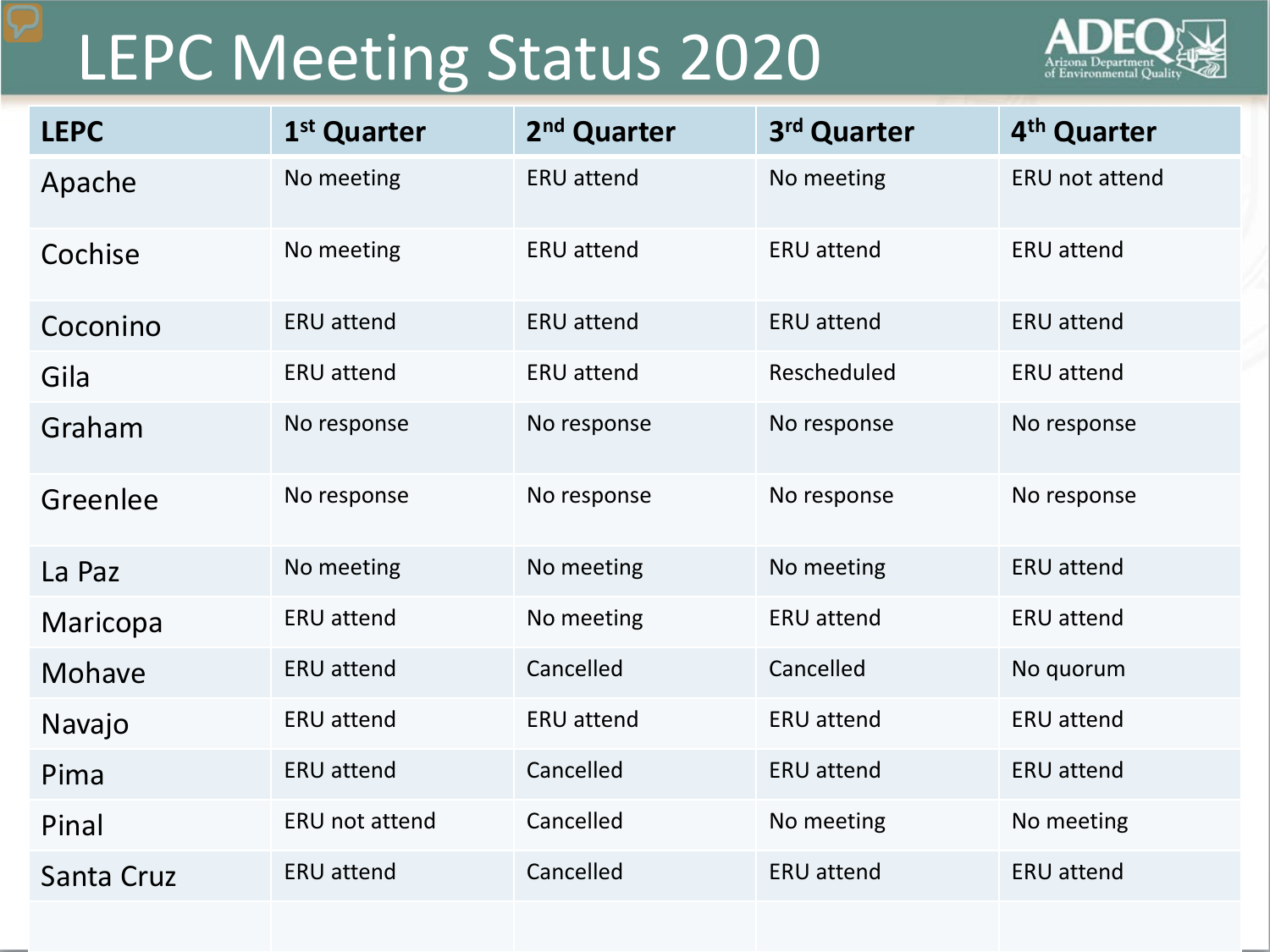## LEPC Meeting Status 2020



| <b>LEPC</b> | 1 <sup>st</sup> Quarter | 2 <sup>nd</sup> Quarter | 3rd Quarter | 4 <sup>th</sup> Quarter |
|-------------|-------------------------|-------------------------|-------------|-------------------------|
| Yavapai     | No meeting              | No meeting              | ERU attend  | No quorum               |
| Yuma        | ERU attend              | Cancelled               | Cancelled   | <b>ERU</b> attend       |
|             |                         |                         |             |                         |
|             |                         |                         |             |                         |
|             |                         |                         |             |                         |
|             |                         |                         |             |                         |
|             |                         |                         |             |                         |
|             |                         |                         |             |                         |
|             |                         |                         |             |                         |
|             |                         |                         |             |                         |
|             |                         |                         |             |                         |
|             |                         |                         |             |                         |
|             |                         |                         |             |                         |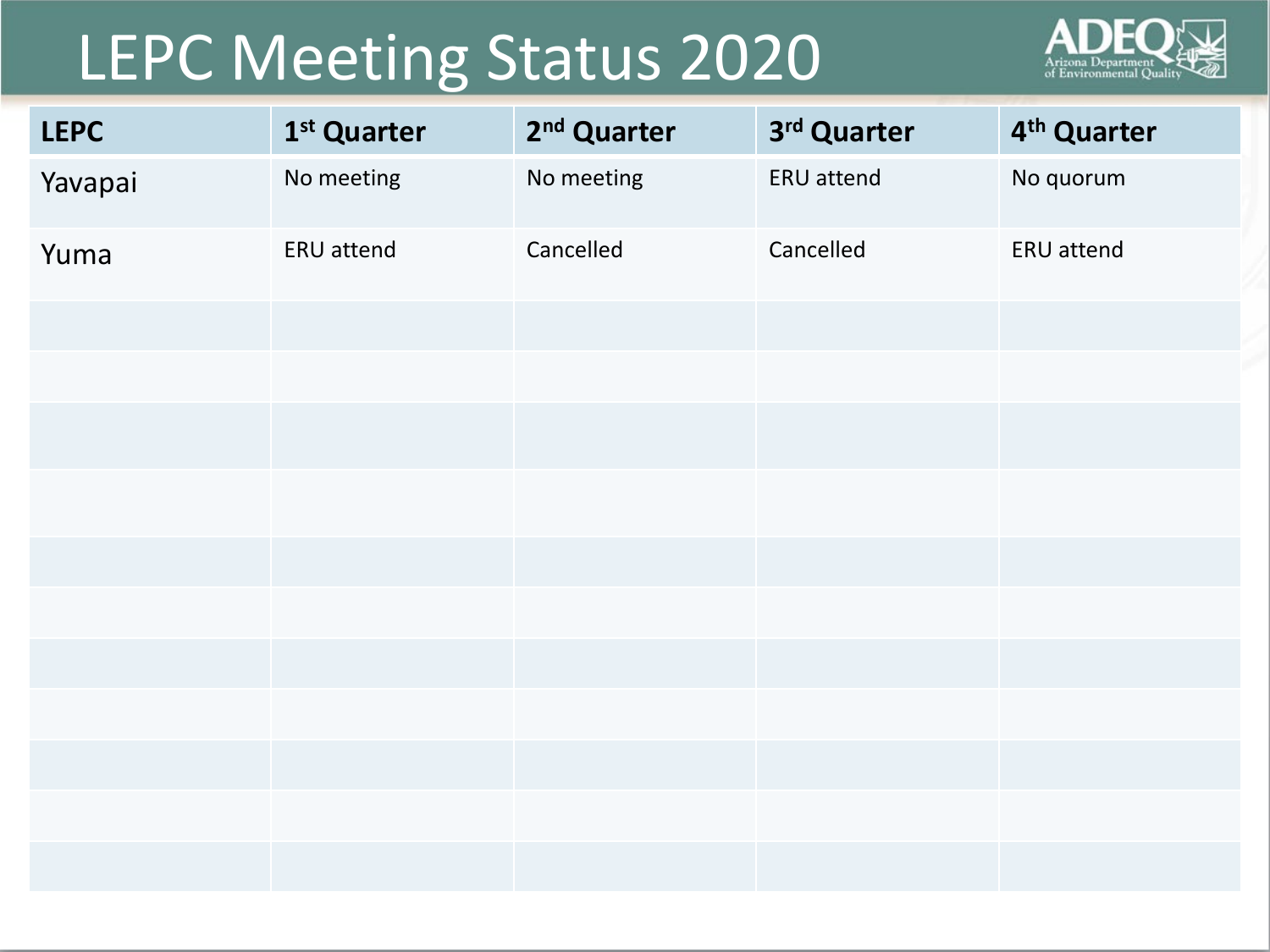## Biennial Exercise



| <b>LEPC</b> | 2018         | 2019         | 2020         | 2021      |
|-------------|--------------|--------------|--------------|-----------|
| Apache      | <b>None</b>  | <b>None</b>  | <b>COVID</b> | Pending   |
| Cochise     | <b>None</b>  | 10/29/2019   | 1/15/2020    | Due 2022  |
| Coconino    | 10/8/2018    | 4/3/2019     | 7/27/2020    | 1/13/2021 |
| Gila        | 6/16/2018    | 10/24/2019   | 1/16/2020    | 3/31/2021 |
| Graham      | Unknown date | Unknown date | <b>COVID</b> | Pending   |
| Greenlee    | No Response  | No Response  | <b>COVID</b> | Pending   |
| La Paz      | <b>None</b>  | 8/29/2019    | <b>COVID</b> | Pending   |
| Maricopa    | <b>None</b>  | None         | <b>COVID</b> | Pending   |
| Mohave      | <b>None</b>  | 1 in 2019    | <b>COVID</b> | Pending   |
| Navajo      | Unknown      | Unknown      | 1/13/2020    | Due 2022  |
| Pima        | <b>None</b>  | 12/2/2019    | <b>COVID</b> | Pending   |
| Pinal       | <b>None</b>  | 3 in 2019    | 10/27/2020   | Due 2022  |
| Santa Cruz  | 4 in 2018    | 3 in 2019    | <b>COVID</b> | Pending   |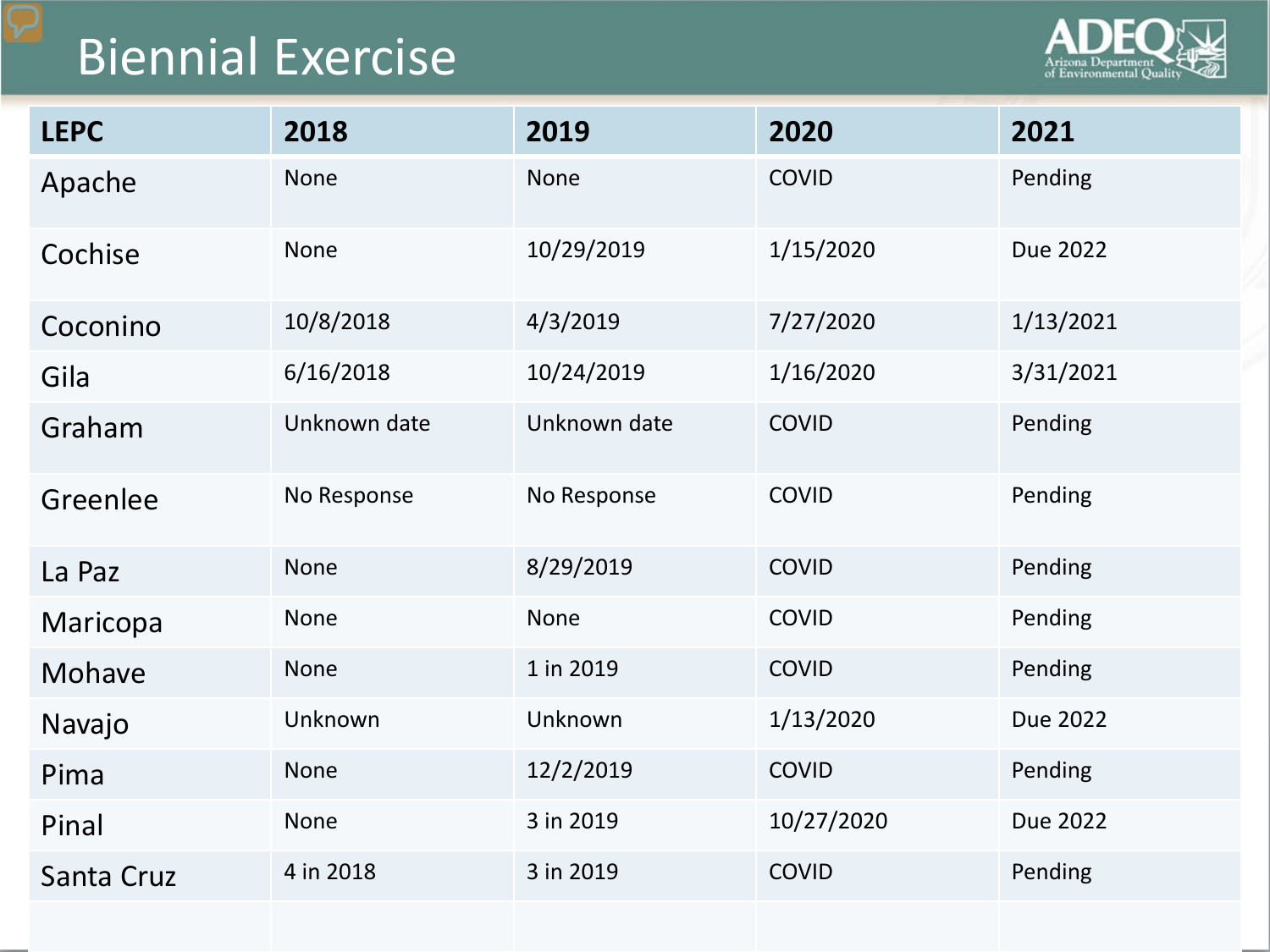# Biennial Exercises



| <b>LEPC</b> | 2018      | 2019      | 2020      | 2021     |
|-------------|-----------|-----------|-----------|----------|
| Yavapai     | Unknown   | Unknown   | COVID     | Pending  |
| Yuma        | 2 in 2018 | 5 in 2019 | 2 in 2020 | Due 2022 |
|             |           |           |           |          |
|             |           |           |           |          |
|             |           |           |           |          |
|             |           |           |           |          |
|             |           |           |           |          |
|             |           |           |           |          |
|             |           |           |           |          |
|             |           |           |           |          |
|             |           |           |           |          |
|             |           |           |           |          |
|             |           |           |           |          |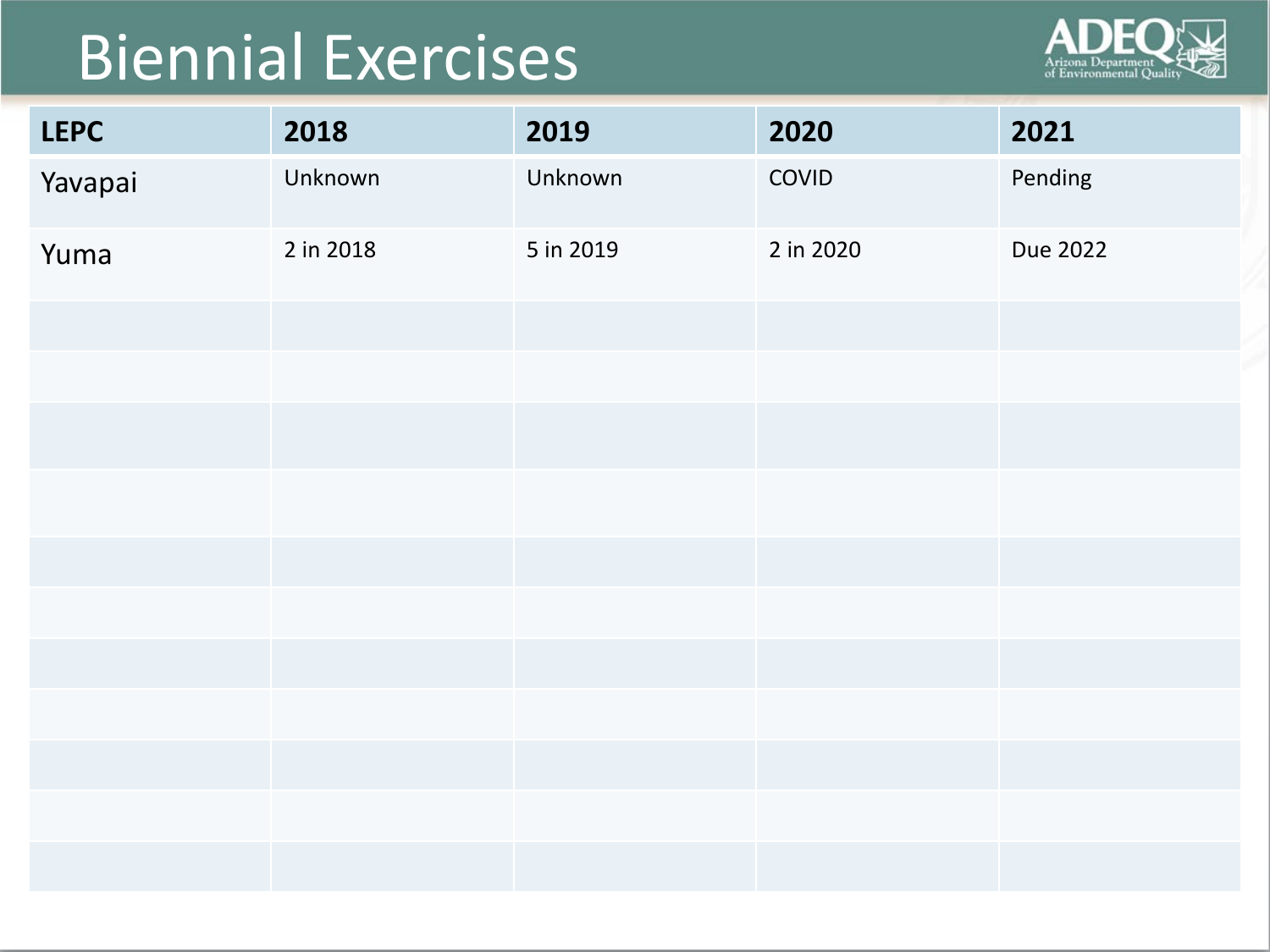#### LEPC Emergency Response Plan Compliance Status 2020



| <b>LEPC</b> | <b>Received</b> | <b>Reviewed</b> | <b>Rejected</b> | <b>Approved</b> |
|-------------|-----------------|-----------------|-----------------|-----------------|
| Apache      | 5/11/2021       |                 |                 |                 |
| Cochise     | 5/7/2021        | 5/10/2021       |                 | 5/10/2021       |
| Coconino    | 5/12/2021       |                 |                 |                 |
| Gila        | 5/5/2021        | 5/10/2021       |                 | 5/10/2021       |
| Graham      | No response     |                 |                 |                 |
| Greenlee    | 4/29/2021       |                 |                 |                 |
| La Paz      | 5/3/2021        |                 |                 |                 |
| Maricopa    | 5/7/2021        |                 |                 |                 |
| Mohave      | 5/7/2021        |                 |                 |                 |
| Navajo      | 5/7/2021        | 5/11/2021       |                 | 5/11/2021       |
| Pima        | 5/7/2021        |                 |                 |                 |
| Pinal       | 5/7/2021        |                 |                 |                 |
| Santa Cruz  | 5/4/2021        |                 |                 |                 |
|             |                 |                 |                 |                 |